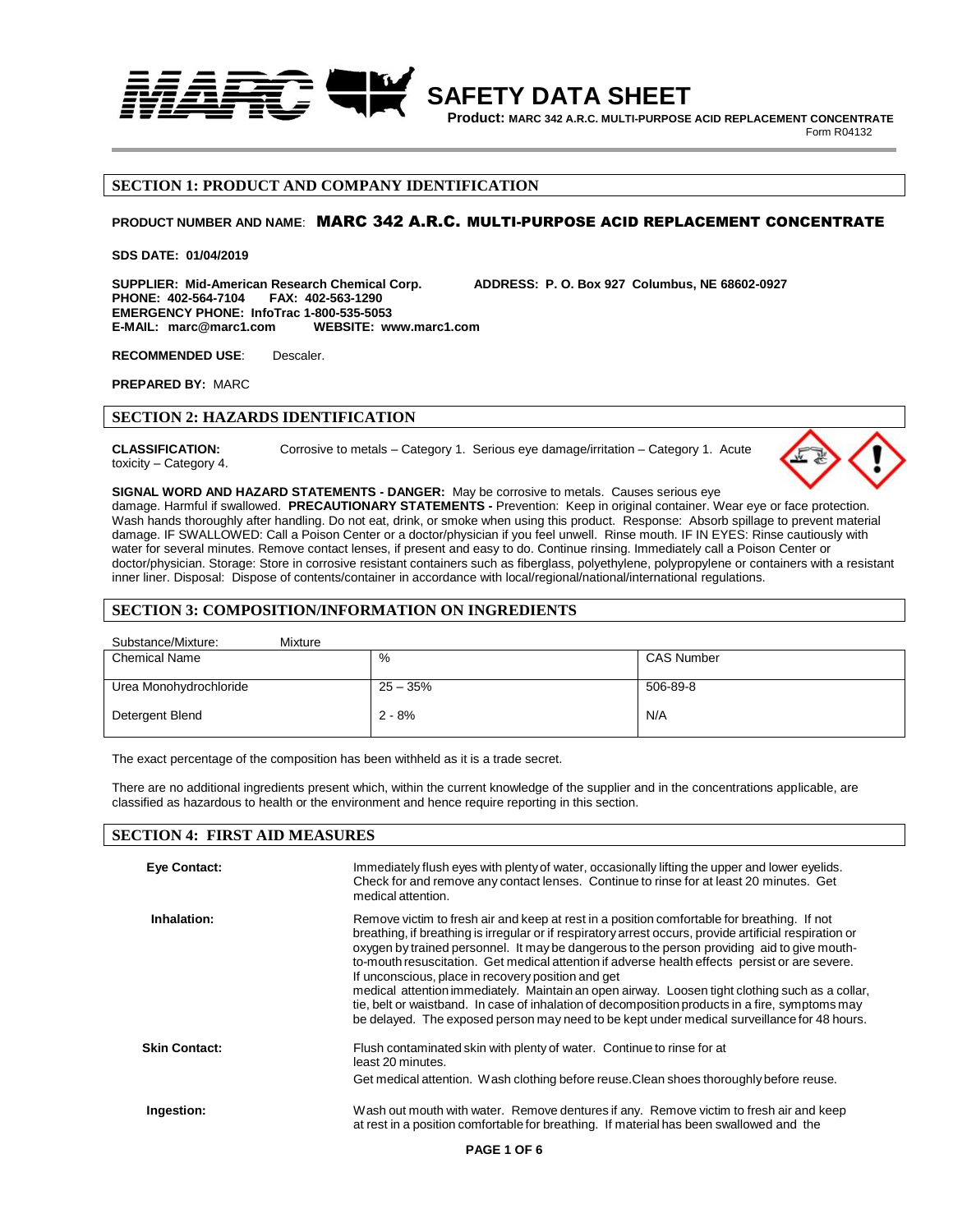

 **Product: MARC 342 A.R.C. MULTI-PURPOSE ACID REPLACEMENT CONCENTRATE Form R04132** 

exposed person is conscious, give small quantities of water to drink. Stop if the exposed person feels sick as vomiting may be dangerous. Do not induce vomiting unless directed to do so by medical personnel. If vomiting occurs, the head should be kept low so that vomit does not enter the lungs. Get medical attention if adverse health effects persist or are severe. Never give anything by mouth to an unconscious person. If unconscious, place in recovery position and get medical attention immediately. Maintain an open airway. Loosen tight clothing such as a collar, tie, belt or waistband.

| <b>Most Important Symptoms/Effects, Acute and Delayed</b> |                                          |                                                                                                                                                                                                   |
|-----------------------------------------------------------|------------------------------------------|---------------------------------------------------------------------------------------------------------------------------------------------------------------------------------------------------|
| <b>Potential Acute Health Effects</b>                     |                                          |                                                                                                                                                                                                   |
| Eye Contact:                                              |                                          | Causes serious eye damage                                                                                                                                                                         |
| Inhalation:                                               |                                          | Exposure to decomposition products may cause a health hazard. Serious effects may be delayed<br>following exposure.                                                                               |
| <b>Skin Contact:</b>                                      |                                          | Causes mild skin irritation                                                                                                                                                                       |
| Ingestion:                                                |                                          | Harmful if swallowed. Irritating to mouth, throat and stomach                                                                                                                                     |
| Over Exposure Signs/Symptoms                              |                                          |                                                                                                                                                                                                   |
| Eye Contact:                                              |                                          | Adverse symptoms may include the following: pain or irritation, watering, redness.                                                                                                                |
| Inhalation:                                               |                                          | No known significant effects or critical hazards.                                                                                                                                                 |
| <b>Skin Contact:</b>                                      |                                          | Adverse symptoms may include the following: Irritation and redness.                                                                                                                               |
| Ingestion:                                                |                                          | Harmful if swallowed. Irritating to mouth, throat and stomach.                                                                                                                                    |
|                                                           |                                          |                                                                                                                                                                                                   |
|                                                           |                                          | <b>Indication of Immediate Medical Attention and Special Treatment Needed, If Necessary</b>                                                                                                       |
| <b>Notes to Physician:</b>                                |                                          | In case of inhalation of decomposition products in a fire, symptoms may be delayed. The exposed<br>person may need to be kept under medical surveillance for 48 hours.                            |
| <b>Specific Treatments:</b>                               |                                          | No specific treatment                                                                                                                                                                             |
|                                                           |                                          | Protection of First Aiders: No action shall be taken involving any personal risk or without suitable training. It may be dangerous to the                                                         |
|                                                           |                                          | person providing aid to give mouth-to-mouth resuscitation.                                                                                                                                        |
| <b>SECTION 5: FIRE FIGHTING MEASURES</b>                  |                                          |                                                                                                                                                                                                   |
| <b>EXTINGUISHING MEDIA:</b>                               |                                          |                                                                                                                                                                                                   |
| Suitable extinguishing:<br>Media                          |                                          | Use an extinguishing agent suitable for the surrounding fire.                                                                                                                                     |
| Media                                                     | Unsuitable extinguishing:<br>None known. |                                                                                                                                                                                                   |
| <b>SPECIAL FIRE FIGHTING PROCEDURES/</b>                  |                                          |                                                                                                                                                                                                   |
| <b>PROTECTIVE EQUIPMENT:</b>                              |                                          | No special measures are required. Fire-fighters should wear appropriate protective<br>equipment and self-contained apparatus (SCBA) with a full face-piece operated in positive<br>pressure mode. |
| UNUSUAL FIRE AND EXPLOSION HAZARDS:                       |                                          | At temperatures above 60°C/140°F acid action on most metals may release hydrogen,<br>a highly flammable and explosive gas.                                                                        |
| <b>HAZARDOUS DECOMPOSITION PRODUCTS:</b>                  |                                          | Decomposition products may include the following materials: carbon dioxide, carbon<br>monoxide, nitrogen oxides and hydrochloric acid.                                                            |
| <b>SECTION 6: ACCIDENTAL RELEASE MEASURES</b>             |                                          |                                                                                                                                                                                                   |

# **EMERGENCY PROCEDURES:**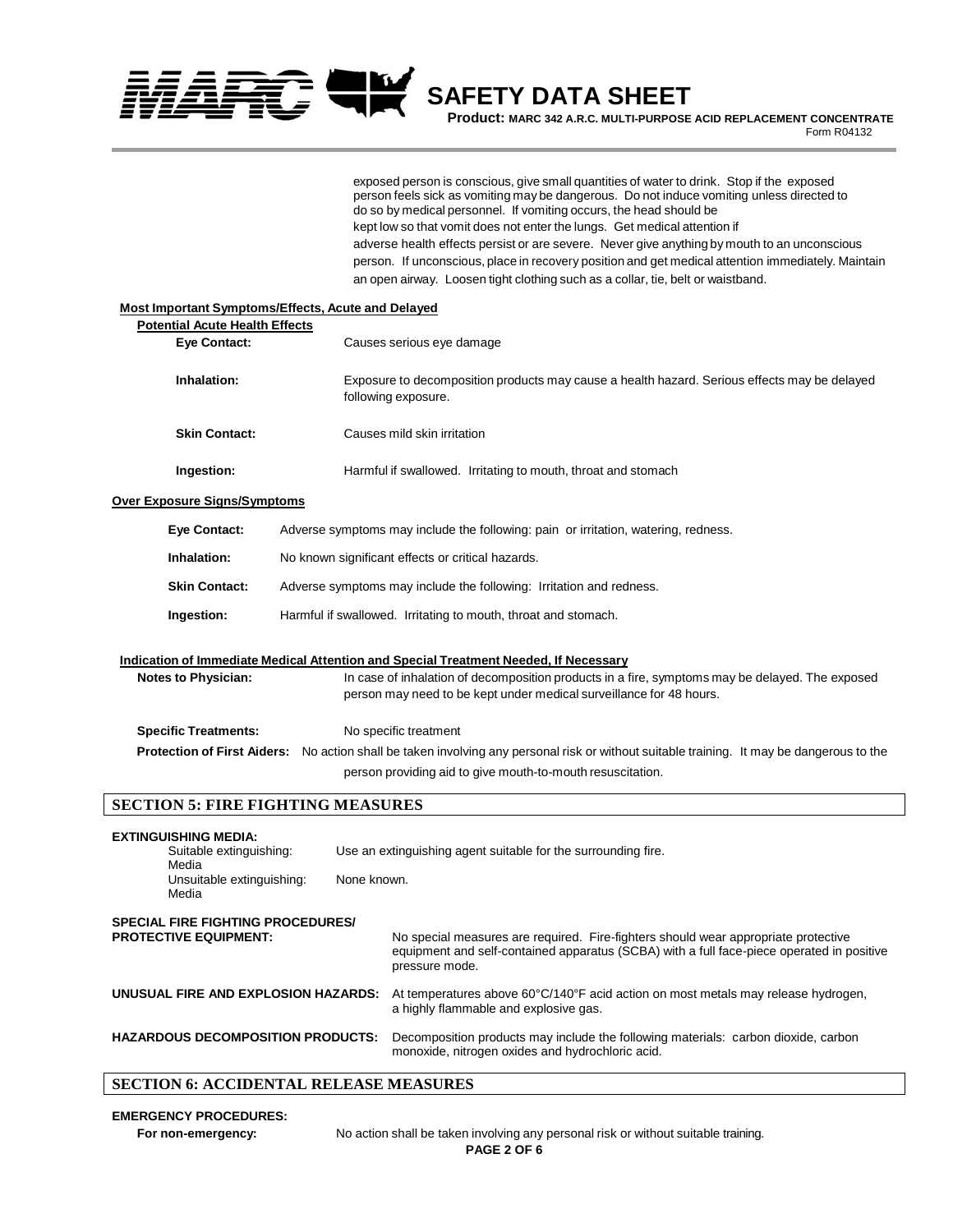**Product: MARC 342 A.R.C. MULTI-PURPOSE ACID REPLACEMENT CONCENTRATE**

**Form R04132** 

| Personnel                                             | Keep unnecessary and unprotected personnel from entering. Do not touch or walk through spilled<br>material. Avoid breathing vapor or mist. Provide adequate ventilation. Wear appropriate respirator<br>when ventilation is inadequate. Put on appropriate personal protective equipment.                                                                                                                                            |
|-------------------------------------------------------|--------------------------------------------------------------------------------------------------------------------------------------------------------------------------------------------------------------------------------------------------------------------------------------------------------------------------------------------------------------------------------------------------------------------------------------|
|                                                       | For emergency responders: If specialized clothing is required to deal with the spillage, take note of any<br>information in Section 8 on suitable and unsuitable materials. See also the<br>information in "For non-emergency personnel".                                                                                                                                                                                            |
| <b>Environmental Precautions:</b>                     | Avoid dispersal of spilled material and runoff and contact with soil, waterways, drains and sewers.                                                                                                                                                                                                                                                                                                                                  |
| Methods and Materials for Containment and Cleaning Up |                                                                                                                                                                                                                                                                                                                                                                                                                                      |
| Spill:                                                | Stop leak if without risk. Move containers from spill area. Prevent entry into sewers, water<br>courses, basements or confined areas. Wash spillages into an effluent treatment plant or<br>proceed as follows. Contain and collect spillage with non-combustible, absorbent material<br>e.g. sand, earth, vermiculite or diatomaceous earth and place in container for disposal<br>according to local regulations (see Section 13). |
| <b>PROTECTIVE EQUIPMENT:</b>                          | Use personal protective devices as stated in Section 8.                                                                                                                                                                                                                                                                                                                                                                              |

### **SECTION 7: HANDLING AND STORAGE**

| <b>GENERAL HANDLING:</b>                      | Put on appropriate personal protective equipment (See Section 8). Do not ingest. Avoid contact with eyes, skin<br>and clothing. Avoid breathing vapor or mist. Keep in the original container.                                                                                                                                                                                                |
|-----------------------------------------------|-----------------------------------------------------------------------------------------------------------------------------------------------------------------------------------------------------------------------------------------------------------------------------------------------------------------------------------------------------------------------------------------------|
| <b>CONDITIONS FOR SAFE</b><br><b>STORAGE:</b> | Store in accordance with local regulations. Store in original container protected from direct sunlight in a dry,<br>cool and well-ventilated area, away from incompatible materials (see Section 10) and food and drink. Keep<br>container tightly closed and sealed until ready for use. Containers that have been opened must be carefully<br>resealed and kept upright to prevent leakage. |

**OTHER PRECAUTIONS: KEEP OUT OF REACH OF CHILDREN**!! Keep in original container. Wear eye or face protection. Wash hands thoroughly after handling. Do not eat, drink, or smoke when using this product. **CAREFULLY READ ENTIRE LABEL BEFORE USE!**

# **SECTION 8: EXPOSURE CONTROLS/PERSONAL PROTECTION**

### **ENGINEERING CONTROLS:**

| <b>LOCAL EXHAUST:</b>          | N/A |                                                   |
|--------------------------------|-----|---------------------------------------------------|
| <b>VENTILATION:</b>            |     | Good general ventilation should be sufficient.    |
| <b>RESPIRATORY PROTECTION:</b> |     | If a risk assessment indicates this is necessary. |
| <b>EYE PROTECTION:</b>         |     | Safety eyewear.                                   |

**SKIN PROTECTION/PROTECTIVE GLOVES:** Use chemical-resistant, impervious gloves.

**OTHER PROTECTIVE CLOTHING OR EQUIPMENT:** Appropriate footwear and personal protective equipment for the body should be selected based on the task being performed and risks involved should be approved by a specialist before handling this product.

**WORK HYGIENIC PRACTICES:** Wash hands, forearms and face thoroughly after handling chemical products, before eating, smoking and using the lavatory and at the end of the working period. Appropriate techniques should be used to remove potentially contaminated clothing. Wash contaminated clothing before reusing.

## **SECTION 9: PHYSICAL AND CHEMICAL PROPERTIES**

**APPEARANCE- PHYSICAL STATE:** Clear, liquid **COLOR:** Yellow Yellow<br> **RAGRANCE:** Wintergreen **FRAGRANCE:** Wintergreen<br> **ODOR THRESHOLD:** Not available **ODOR THRESHOLD:**<br>pH: **BOILING POINT:** 100°C<br> **MELTING/FREEZING POINT:** <-30°C **MELTING/FREEZING POINT:** 

0.7 typical [as is]<br>100°C (212°F)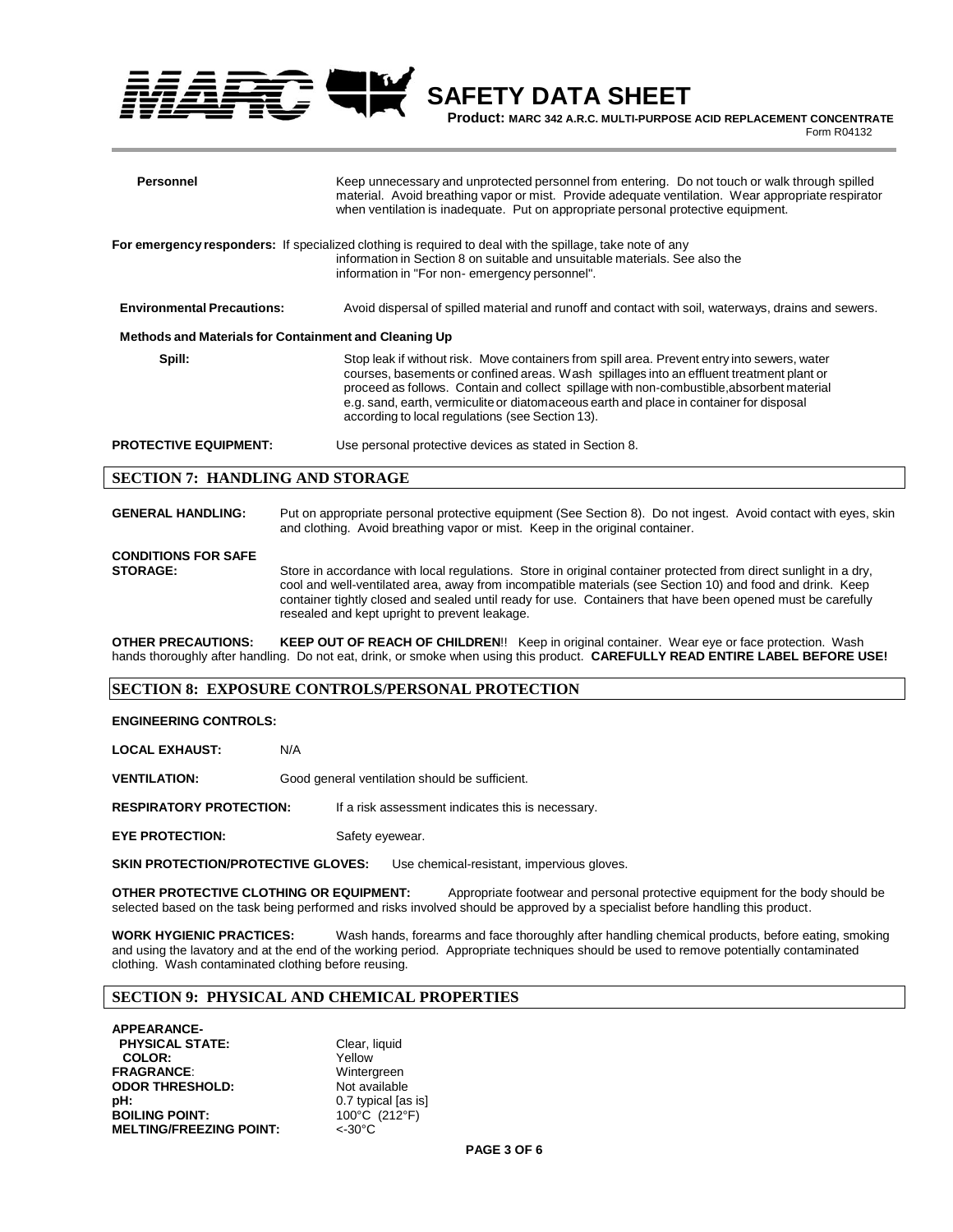

 **Product: MARC 342 A.R.C. MULTI-PURPOSE ACID REPLACEMENT CONCENTRATE Form R04132** 

**FLASH POINT/METHOD USED:** >93.3°C (>200°F) **EVAPORATION RATE:** >1 (Butyl acetate = 1) **FLAMMABILITY (solid, gas):** Not available **LOWER AND UPPER EXPLOSIVE:** Not available<br>VAPOR PRESSURE (mmHg): <0.013kPa (-0.013kPa) **VAPOR DENSITY (AIR = 1):**  $>1$  [Air = 1] **SPECIFIC GRAVITY (H2O = 1):** Not available **RELATIVE DENSITY:** 1.05<br>**SOLUBILITY IN WATER:** Easil **PARTITION COEFFICIENT, n-OCTANOL/WATER:** Not available<br>**AUTO-IGNITION TEMPERATURE:** Not available **AUTO-IGNITION TEMPERATURE:** Not available **DECOMPOSITION TEMPERATURE: VISCOSITY:** Not available

**VAPOR PRESSURE (mmHg):** <0.013kPa (<0.1mmHg) [room temperature] Easily soluble in the following materials: water

#### **SECTION 10: STABILITY AND REACTIVITY**

**REACTIVITY:** No specific test data related to reactivity available for this product or its ingredients.

**STABILITY:** The product is stable.

**CONDITIONS TO AVOID:** No specific data.

**INCOMPATIBILITY (MATERIAL TO AVOID):** Reactive or incompatible with the following materials: oxidizing materials. This material may be extremely hazardous in contact with chlorates and nitrates. Contact with hypochlorites (eg. Chlorine bleach, sulfides or cyanides) will liberate toxic gases. Contact with alkaline materials (eg. Aqua ammonia) will generate heat.

**HAZARDOUS DECOMPOSITION OR BY-PRODUCTS:** Under normal conditions of storage and use, hazardous decomposition products should not be produced. Decomposition products may include the following materials: carbon dioxide, carbon monoxide, nitrogen oxides and hydrochloric acid.

**HAZARDOUS POLYMERIZATION:** Will not occur. **CONDITIONS TO AVOID (POLYMERIZATION):** NA

### **SECTION 11: TOXICOLOGICAL INFORMATION**

#### **INFORMATION ON TOXICOLOGICAL EFFECTS ACUTE TOXICITY**

| <b>RESULT</b> | <b>SPECIES</b> | <b>DOSE</b>                      | <b>EXPOSURE</b><br>–^' |
|---------------|----------------|----------------------------------|------------------------|
| ∟D50 Oral     | rat            | 1120.9<br>∣ ma∕ka<br>Ove'<br>--- |                        |

**EYES**: Causes serious eye damage.

**SKIN:** Causes mild skin irritation.

**INGESTION:** Harmful if swallowed. Irritating to mouth, throat and stomach.

**INHALATION**: Exposure to decomposition products may cause a health hazard. Serious effects may be delayed following exposure.

**CHRONIC EFFECTS:** N/A

**Carcinogenicity:** No components are listed as carcinogens by IARC, ACGIH, OSHA or NTP.

#### **Specific Target Organ Toxicity (single exposure):**

There is no data available.

# **Specific Target Organ Toxicity (repeated exposure):**

There is no data available.

#### **Aspiration Hazard:**

There is no data available.

#### **Information on the likely routes of exposure:** Dermal contact. Eye contact. Inhalation. Ingestion.

**Potential Acute Health Effects:**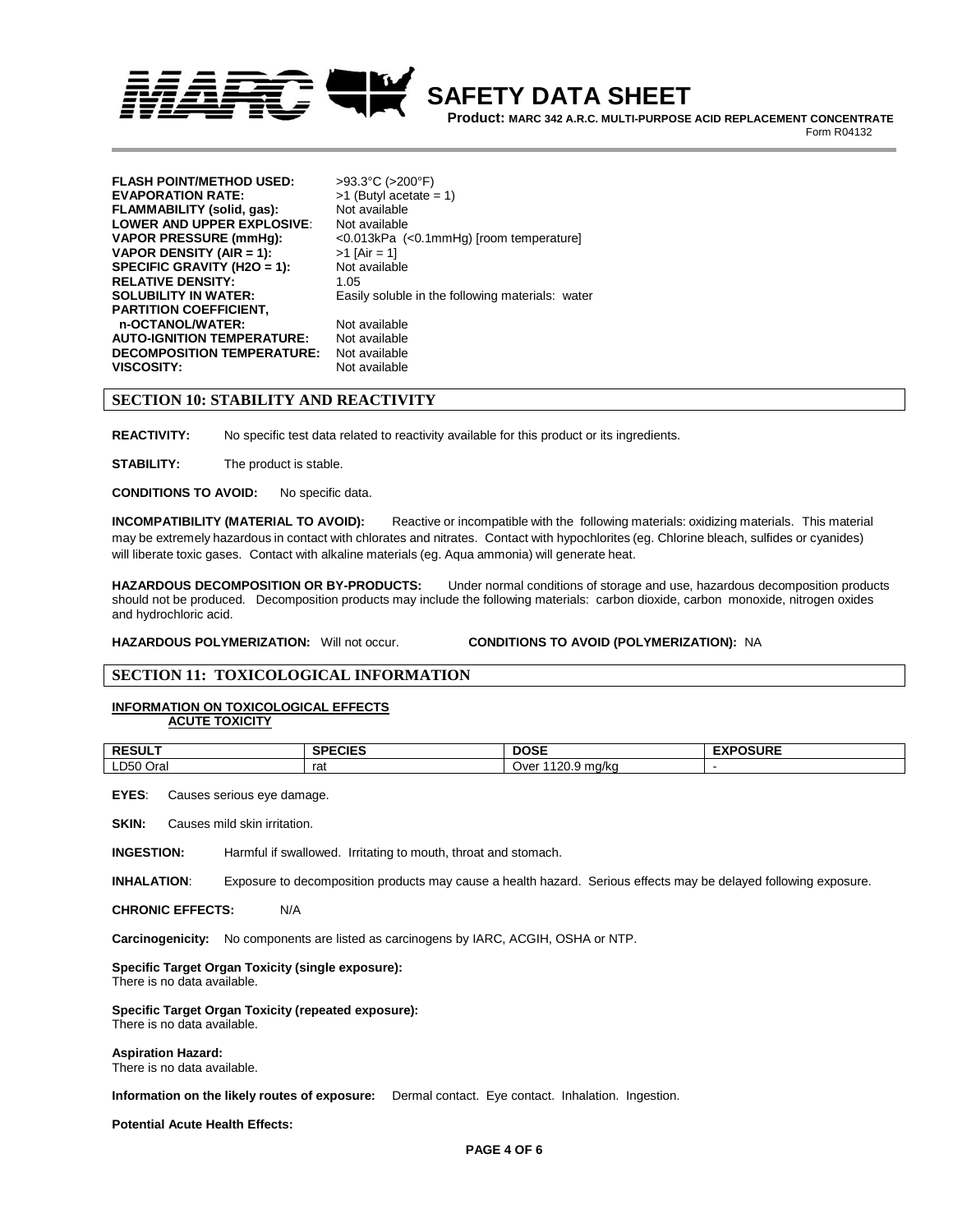

**Product: MARC 342 A.R.C. MULTI-PURPOSE ACID REPLACEMENT CONCENTRATE**

**Form R04132** 

| <b>Eye Contact:</b>               | Causes serious eye damage                                                                                           |  |
|-----------------------------------|---------------------------------------------------------------------------------------------------------------------|--|
| Inhalation:                       | Exposure to decomposition products may cause a health hazard. Serious effects may be delayed<br>following exposure. |  |
| <b>Skin Contact:</b>              | Causes mild skin irritation                                                                                         |  |
| Ingestion:                        | Irritating to mouth, throat and stomach                                                                             |  |
|                                   | Symptoms related to the physical, chemical and toxicological characteristics:                                       |  |
| <b>Eye Contact:</b>               | Adverse symptoms may include the following: pain or irritation, watering, redness.                                  |  |
| Inhalation:                       | No known significant effects or critical hazards.                                                                   |  |
| <b>Skin Contact:</b>              | Adverse symptoms may include the following: Irritation and redness.                                                 |  |
| Ingestion:                        | No known significant effects or critical hazards.                                                                   |  |
|                                   | Delayed and immediate effects and also chronic effects from short and long term exposure:                           |  |
| Short term exposure:              | No known significant effects or critical hazards.                                                                   |  |
| Long term exposure:               | No known significant effects or critical hazards.                                                                   |  |
| Potential chronic health effects: |                                                                                                                     |  |
| General:                          | No known significant effects or critical hazards.                                                                   |  |
| <b>Carcinogenicity:</b>           | No known significant effects or critical hazards.                                                                   |  |
| Mutagenicity:<br>Teratogenicity:  | Not mutagenic.<br>No known significant effects or critical hazards.                                                 |  |
| <b>Developmental effects:</b>     | No known significant effects or critical hazards.                                                                   |  |
| <b>Fertility effects:</b>         | No known significant effects or critical hazards.                                                                   |  |
| Numerical measures of toxicity:   |                                                                                                                     |  |
| <b>Acute toxicity estimates:</b>  | There is no data available.                                                                                         |  |

### **SECTION 12: ECOLOGICAL INFORMATION**

Acute

| <b>Toxicity</b>   |                    |          |  |
|-------------------|--------------------|----------|--|
| <b>Result</b>     | <b>Species</b>     | Exposure |  |
| Acute LC50 71mg/L | Ceriodaphnia dubia | 48 hours |  |
| Acute LC0>142mg/L | Rainbow trout      | 96 hours |  |
|                   |                    |          |  |

**Persistence and Degradability:** There is no data available. **Bioaccumulative Potential:** There is no data available. **Mobility in Soil Soil/Water partition coefficient:** Not available.  $(K_{oc})$ **Other adverse effects:** No known significant effects or critical hazards  $\overline{a}$ 

# **SECTION 13: DISPOSAL CONSIDERATIONS**

**WASTE DISPOSAL METHOD:** Disposal of this product, solutions and any by-products should comply with the requirements of environmental protection and waste disposal legislation and any regional local authority requirements.